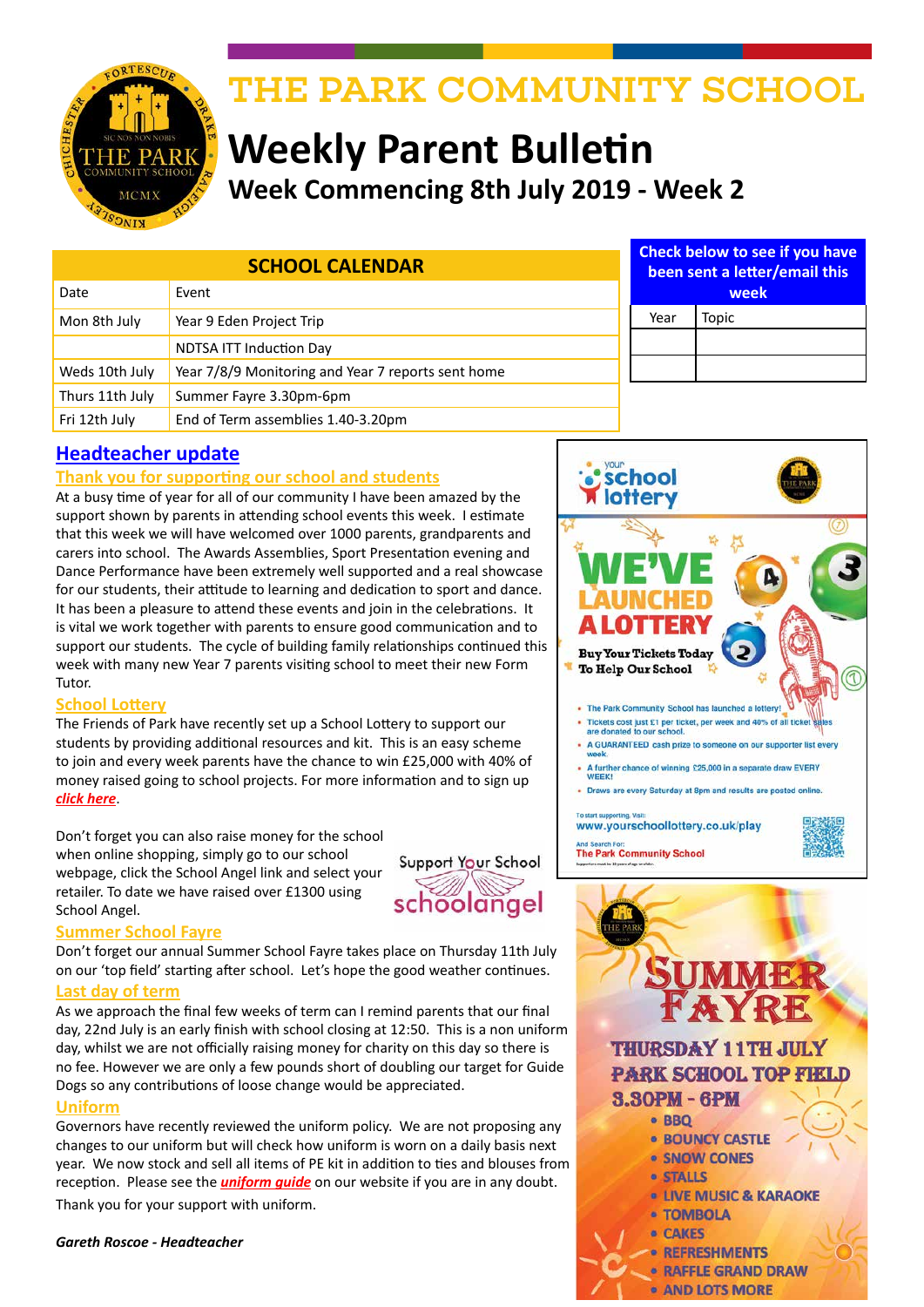

## **Summer Dance Show**

Congratulations to the eighty students who took part in the Summer Dance Show on Monday 1st July 2019. What an amazing show! Thank you to Mrs Gillard for her hard work and dedication to all the students to provide us with a wonderful event showcasing the talent of our students. We can't wait for the next show in 2020!

And thank you again to our sponsors Wimpy (Barnstaple) for providing refreshments.

## **Donations Needed For Thrift Uniform And PE kit**

We would really appreciate any donations of good condition items e.g. blazers, jumpers, skirts, trousers, shirts and new style PE kit, to make available as Thrift.

#### **Old PE Kit For Uganda Trip**

We would appreciate any donations of old style PE kit, that we can take to Uganda in October to help local schools.

## **Achievement Beyond the Classroom**

Congratulations to Aimee Kingdon (7KH) who has been selected to play for the Exeter City under 14 Football Academy. To gain a place she had to attend two trials and the standard was very high. Well done Aimee!

### **Year 9 Work Shadowing Day Monday 15 July**

Following an assembly for Year 9 Students, parents/carers received an email last week about the opportunity to take part in the Work Shadowing day. Please sign up via the link in the email if you have organised a placement. Paper copies with a reply form are available from Pupil Reception for families without an email registered with the school.

*Mrs Thomas*

## **Working For Us - Position Available**

#### **Finance Assistant**

To work as a key member of the Park School's Finance team providing finance administration through efficient financial processing to meet the needs of the school and to be a member of the first aid team supporting staff and students on a duty cover basis.

Please visit our website *[Vacancies Page](http://www.theparkschool.org.uk/working-for-us)* for more information and how to apply.

## **SCHOOL TRIPS**

Please note all cheques should now be made payable to 'The Park Community School' and not 'Devon County Council'. Please ensure that you keep up to date with paying the instalments for any trips that your child has signed up for. **Uganda Trip**

All students taking part in the Uganda Trip in October should attend a meeting on Monday 8th July at 1pm in room Maths 2. Please remind your son/daughter.